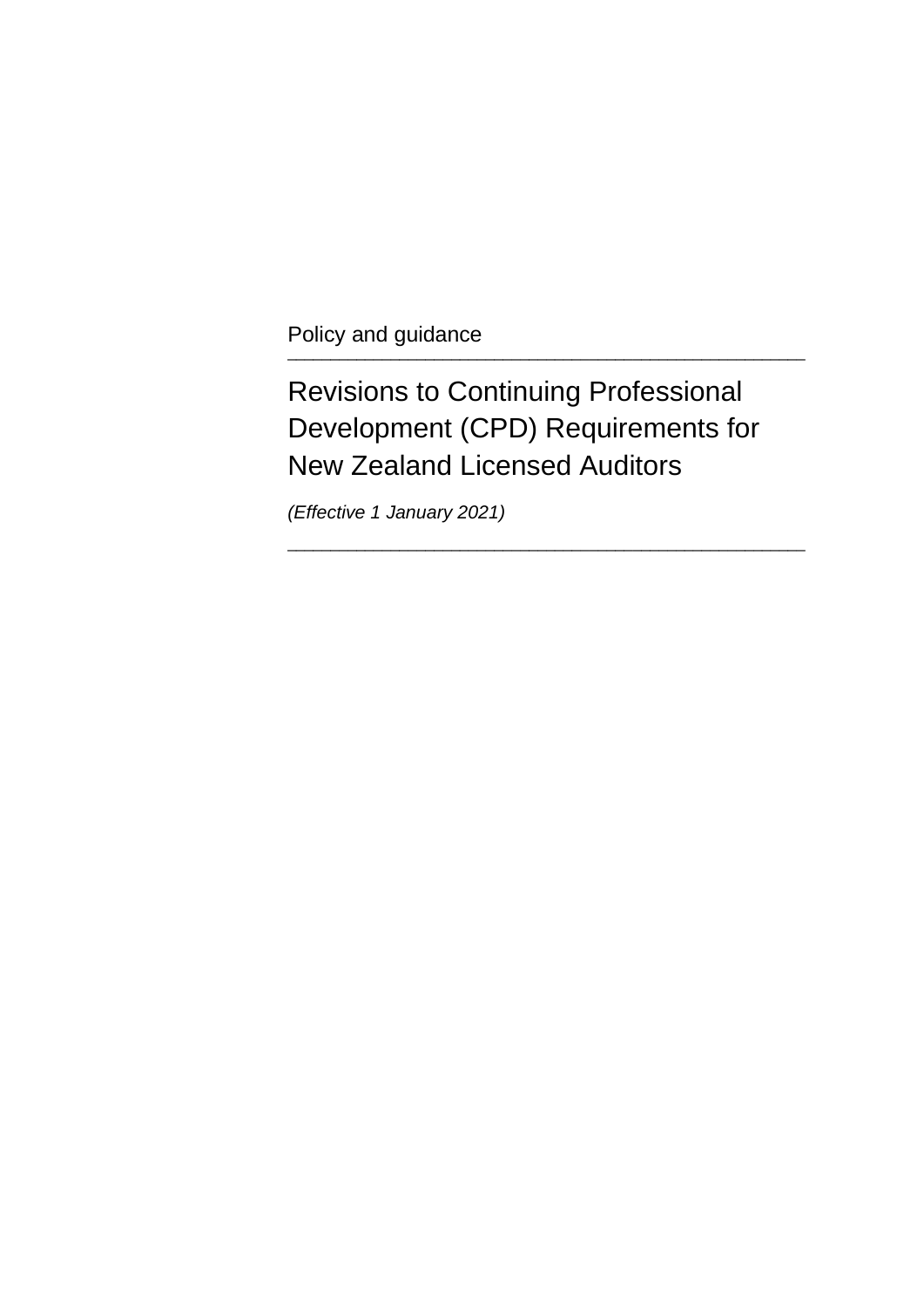## **Revised CPD Policy for New Zealand licensed auditors**

The CPD policy for New Zealand licenced auditors was introduced from 1 July 2016 to comply with the requirements of International Education Standard 8: Professional Competence for Engagement Partners responsible for Audits of Financial Statements (IES 8) published by the International Federation of Accountants (IFAC). The policy is set out in Schedule 3 to CR 7.

IES 8 was subsequently revised by IFAC in October 2019, with revisions effective from 1 January 2021. The changes mainly relate to the revision of learning outcomes affecting the following competence areas:

- Audit
- Information and Communications Technologies
- Interpersonal and communication
- Personal
- Commitment to the public interest
- Professional scepticism and professional judgment
- Ethical principles

Chartered Accountants Australia and New Zealand (CA ANZ) is revising its existing CPD policy for New Zealand licenced auditors to adopt the revised learning outcomes in Appendix A.

This revision should be read in conjunction with Schedule 1 of CR 7- Continuing Professional Development (Issued TBC) and will be effective from 1 January 2021<sup>1</sup>.

<sup>&</sup>lt;sup>1</sup> The revisions to CR 7 take effect for trienniums commencing from 1 July 2021 with early adoption permitted. It is important to note that all licensed auditors are required to comply with the requirements of IES 8 with effect from 1 January 2021. This is in accordance with the Auditor Regulation Act 2011 (Prescribed Minimum Standards and Conditions for Licensed Auditors and Registered Audit Firms Notice 2012 (as at 13 November 2015)

Revisions to the CPD Requirements for New Zealand licensed auditors. Effective 1 January 2021.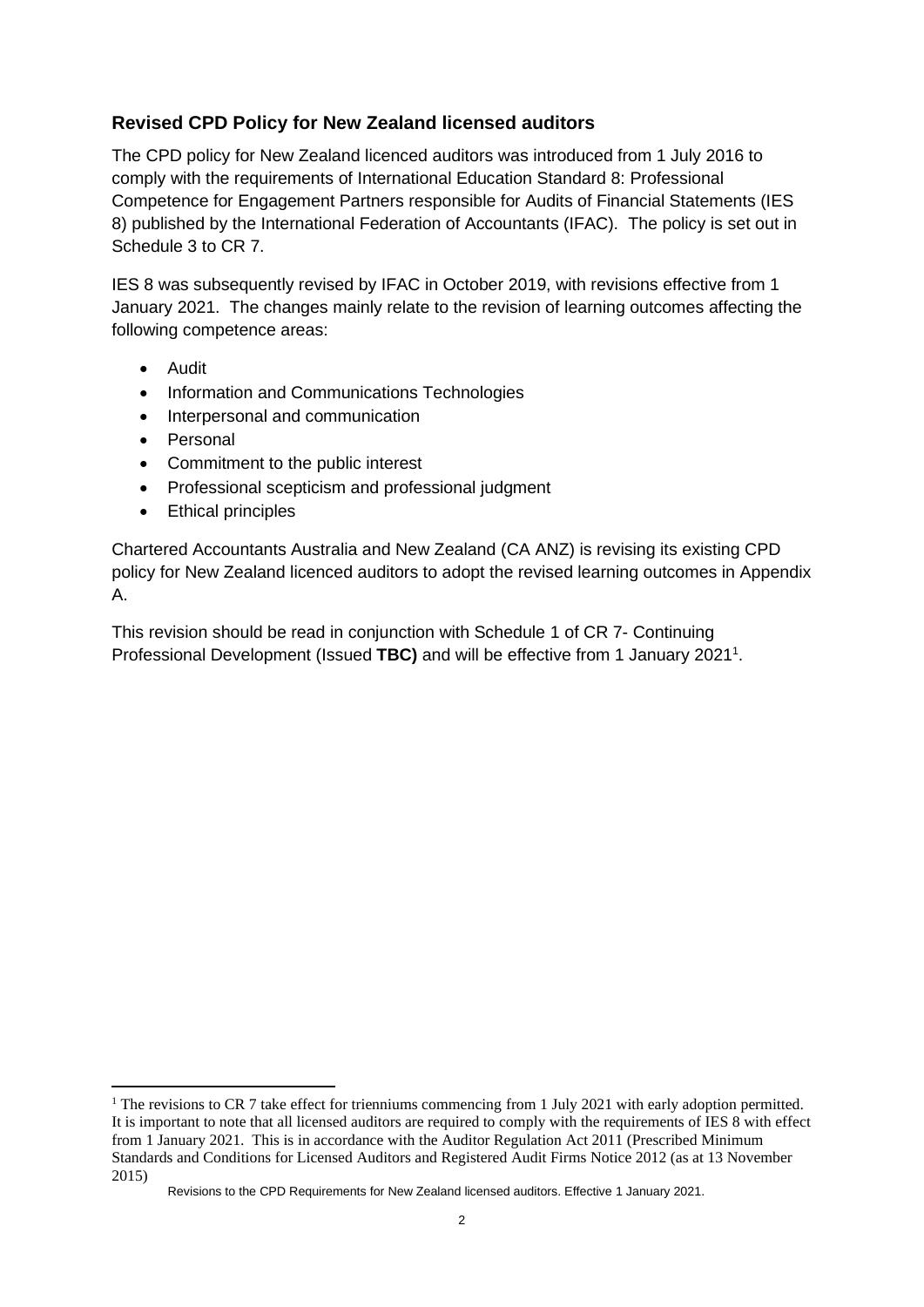## **APPENDIX A:**

## **Revised Learning Outcomes for the Professional Competence of an Engagement Partner**

| <b>Competence Area</b>                       | <b>Learning Outcomes</b>                                                                                                                                                                                                                                                                                     |  |  |  |  |
|----------------------------------------------|--------------------------------------------------------------------------------------------------------------------------------------------------------------------------------------------------------------------------------------------------------------------------------------------------------------|--|--|--|--|
| <b>Technical Competence</b>                  |                                                                                                                                                                                                                                                                                                              |  |  |  |  |
| Audit<br>(a)                                 | (i)<br>Lead the audit through active involvement during all<br>phases of the audit engagement.                                                                                                                                                                                                               |  |  |  |  |
|                                              | Lead the identification and assessment of the risks of<br>(ii)<br>material misstatement as part of an overall audit<br>strategy.                                                                                                                                                                             |  |  |  |  |
|                                              | Develop an audit plan that responds to the<br>(iii)<br>risks of material misstatements identified.                                                                                                                                                                                                           |  |  |  |  |
|                                              | Evaluate responses to the risks of material<br>(iv)<br>misstatement.                                                                                                                                                                                                                                         |  |  |  |  |
|                                              | Conclude on the appropriateness and sufficiency of<br>$(\overline{\mathsf{H}}\underline{\mathsf{V}})$<br>all relevant audit evidence, including contradictory<br>evidence, to support audit opinion                                                                                                          |  |  |  |  |
|                                              | Evaluate whether the audit was performed and<br>(vi)<br>documented in accordance with applicable auditing<br>standards (e.g., ISAs) International Standards on Auditing<br>or other relevant auditing standards, and relevant laws<br>and regulations applicable to an audit of the financial<br>statements. |  |  |  |  |
|                                              | (ivii) - Develop an appropriate audit opinion and related<br>auditor's report, including a description of key audit<br>matters as applicable.                                                                                                                                                                |  |  |  |  |
| (b)<br>Financial accounting and<br>reporting | Evaluate whether an entity has prepared, in all material<br>(i)<br>respects, financial statements in accordance with the<br>applicable financial reporting framework and regulatory<br>requirements.                                                                                                         |  |  |  |  |
|                                              | Evaluate the recognition, measurement, presentation,<br>(ii)<br>and disclosure of transactions and events within the<br>financial statements in accordance with the applicable<br>financial reporting framework and regulatory<br>requirements.                                                              |  |  |  |  |
|                                              | Evaluate accounting judgments and estimates, including<br>(iii)<br>fair value estimates, made by management.                                                                                                                                                                                                 |  |  |  |  |
|                                              | Evaluate the fair presentation of financial statements<br>(iv)<br>relative to the nature of the business, the operating<br>environment, and the entity's ability to continue as a<br>going concern.                                                                                                          |  |  |  |  |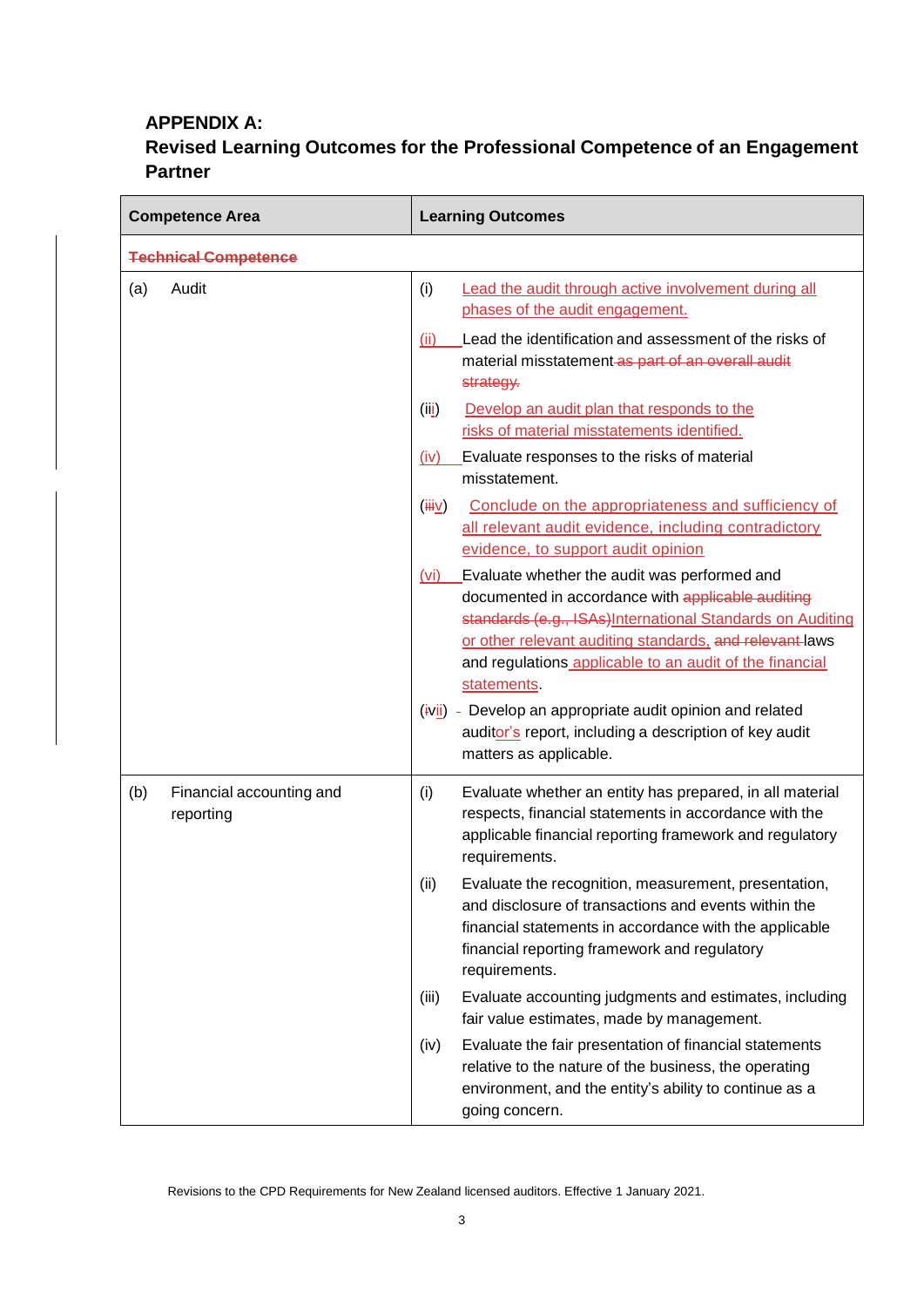| <b>Competence Area</b> |                                     | <b>Learning Outcomes</b>                                                                                                                                                                                                                       |  |  |
|------------------------|-------------------------------------|------------------------------------------------------------------------------------------------------------------------------------------------------------------------------------------------------------------------------------------------|--|--|
| (c)                    | Governance and risk<br>management   | $\overline{H}$ Evaluate corporate governance structures and risk<br>assessment processes affecting the financial statements of an<br>entity as part of the overall audit strategy.                                                             |  |  |
| (d)                    | <b>Business environment</b>         | $(i)$ - Analyze relevant industry, regulatory, and other external<br>factors that are used to inform audit risk assessments<br>including, but not limited to, market, competition, product<br>technology, and environmental requirements.      |  |  |
| (e)                    | Taxation                            | Evaluate procedures performed to address the risks of<br>$\leftrightarrow$<br>material misstatement in the financial statements in respect of<br>taxation, and the effect of the results of these procedures on<br>the overall audit strategy. |  |  |
| (f)                    | Information technology              | $\frac{1}{1}$ - Evaluate the information technology and communications<br>technologies (ICT) environment to identify controls that relate<br>to the financial statements to determine the impact on the<br>overall audit strategy.             |  |  |
| (g)                    | Business laws and regulations       | $\overline{H}$ Evaluate identified or suspected non-compliance with<br>laws and regulations to determine the effect on the overall<br>audit strategy and audit opinion.                                                                        |  |  |
| (h)                    | Finance and financial<br>management | (i)<br>Evaluate the various sources of financing available to,<br>and financial instruments used by, an entity to determine<br>the impact on the overall audit strategy.                                                                       |  |  |
|                        |                                     | Evaluate an entity's cash flow, budgets, and forecasts,<br>(ii)<br>as well as working capital requirements to determine the<br>impact on the overall audit strategy.                                                                           |  |  |
|                        | <b>Professional Skills</b>          |                                                                                                                                                                                                                                                |  |  |
| $\leftrightarrow$      | <b>Intellectual</b>                 | Resolve audit issues using inquiry, abstract and logical<br>$\leftrightarrow$<br>thought, and critical analysis to consider alternatives and<br>analyze outcomes.                                                                              |  |  |
| $(\ddot{H})$           | Interpersonal and communication     | Communicate effectively and appropriately with the<br>(i)<br>engagement team, management, and those charged<br>with governance of the entity.                                                                                                  |  |  |
|                        |                                     | Evaluate the potential impact of cultural and language<br>(ii)<br>differences on the performance of audit.                                                                                                                                     |  |  |
|                        |                                     | Resolve audit issues through effective consultation when<br>(iii)<br>necessary.                                                                                                                                                                |  |  |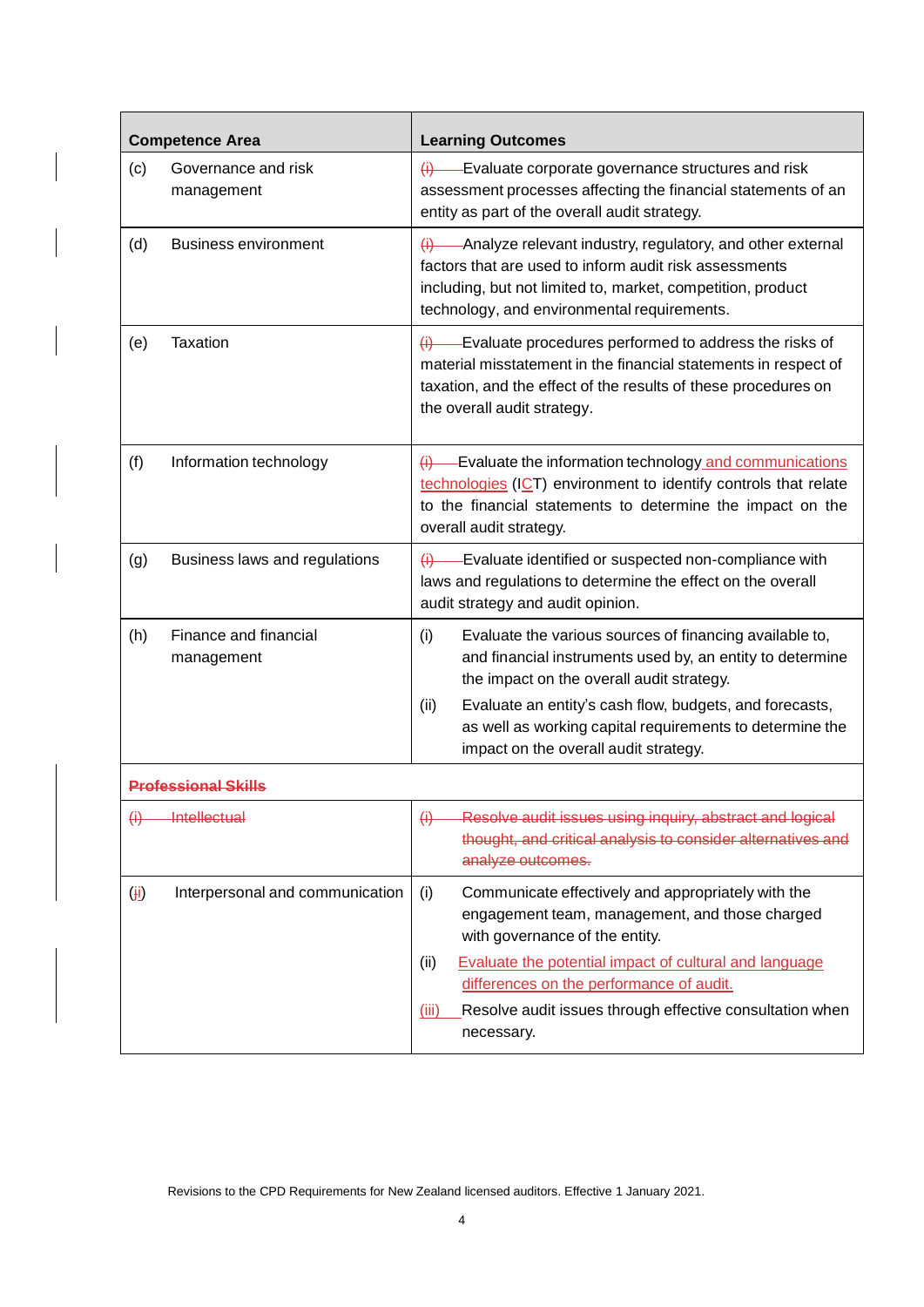| <b>Competence Area</b>                                       |                              | <b>Learning Outcomes</b>                                                                                                                                                                                                                                         |  |  |  |
|--------------------------------------------------------------|------------------------------|------------------------------------------------------------------------------------------------------------------------------------------------------------------------------------------------------------------------------------------------------------------|--|--|--|
| Personal<br>(k)                                              | (i)<br>(ii)<br>(iii)<br>(iv) | Promote and undertake lifelong learning.<br>Act as a role model to the engagement team.<br>Act in a mentoring or coaching capacity to the<br>engagement team.<br>Promote reflective activity.                                                                    |  |  |  |
| $(\frac{4k}{2})$<br>Organizational                           | (i)<br>(ii)                  | Evaluate whether the engagement team, including<br>auditor's experts, collectively has the appropriate<br>objectivity and competence to perform the audit.<br>Manage audit engagements by providing<br>leadership and project management of<br>engagement teams. |  |  |  |
| <b>Professional Values, Ethics, and Attitudes</b>            |                              |                                                                                                                                                                                                                                                                  |  |  |  |
| Commitment to the public interest<br>(m)                     | $\leftrightarrow$            | -Promote audit quality and compliance with<br>professional standards and regulatory requirements in all<br>activities with a focus on protecting the public interest.                                                                                            |  |  |  |
| Professional scepticism<br>(mm)<br>and professional judgment | (i)                          | Apply a skeptical mindset and professional judgment in<br>planning and_-performing an audit and reaching<br>conclusions on which to base an audit opinion.                                                                                                       |  |  |  |
|                                                              | (ii)                         | Promote the importance of the application of<br>professional skepticism during all phases of the audit<br>engagement.                                                                                                                                            |  |  |  |
|                                                              | (iii)                        | Apply professional skepticism to critically assess audit<br>evidence obtained during the course of an audit and<br>reach well-reasoned conclusions.                                                                                                              |  |  |  |
|                                                              | (iv)                         | Evaluate the impact of individual and organizational<br>bias on the ability to apply professional skepticism.                                                                                                                                                    |  |  |  |
|                                                              | (v)                          | Apply professional judgment to evaluate<br>management's assertions and representations.                                                                                                                                                                          |  |  |  |
|                                                              | (vi)                         | Resolve audit issues using critical thinking to consider<br>alternatives and analyze outcomes.                                                                                                                                                                   |  |  |  |